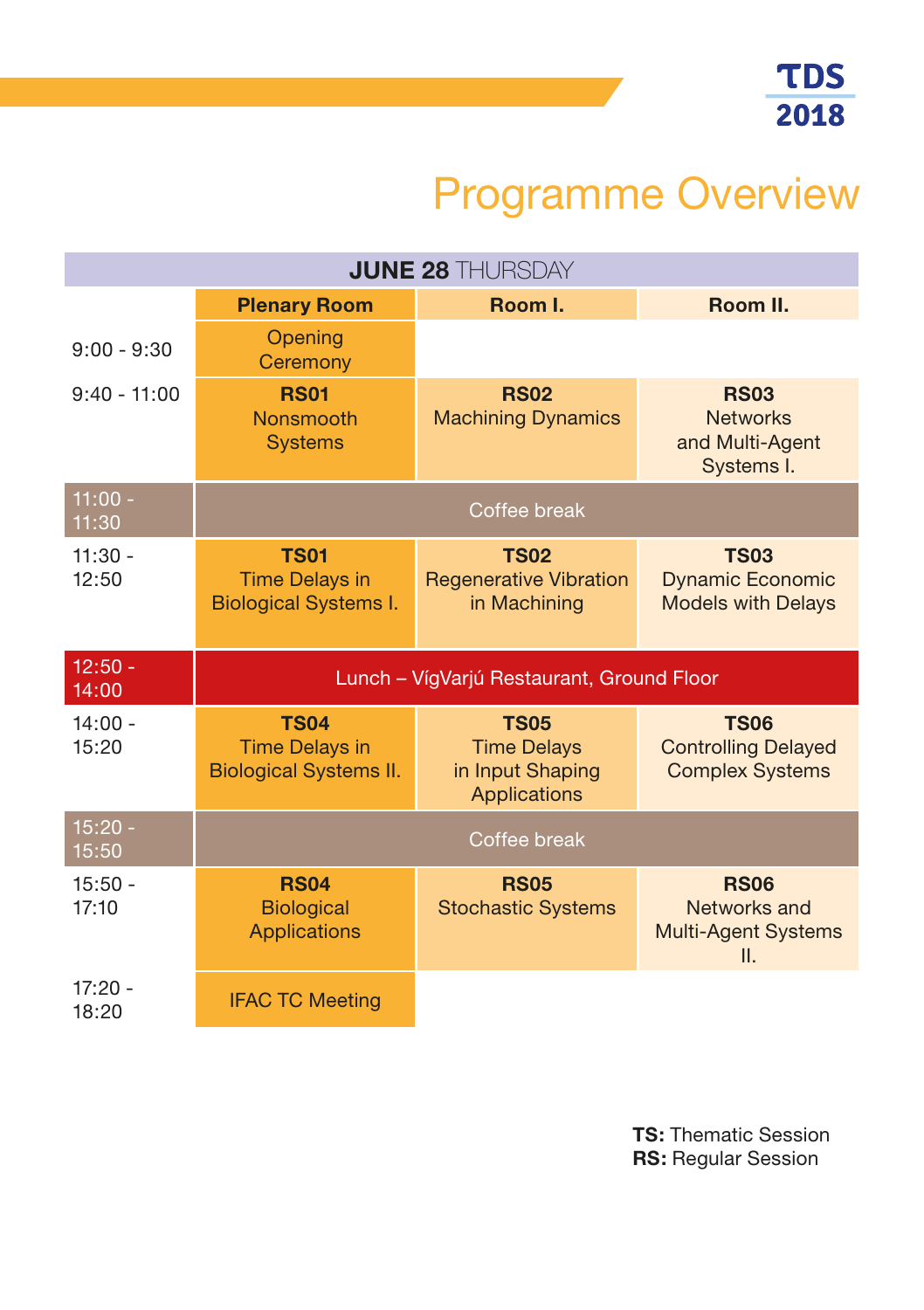## Programme Overview

| <b>JUNE 29 FRIDAY</b> |                                                                                        |                                                                                                     |                                                                    |  |  |
|-----------------------|----------------------------------------------------------------------------------------|-----------------------------------------------------------------------------------------------------|--------------------------------------------------------------------|--|--|
|                       | <b>Plenary Room</b>                                                                    | Room I.                                                                                             | Room II.                                                           |  |  |
| $9:00 - 11:00$        | <b>RS07</b><br><b>Neutral Systems I.</b>                                               | <b>RS08</b><br><b>Nonlinear Systems</b>                                                             | <b>RS09</b><br>Stability                                           |  |  |
| 11:00-11:30           | Coffee break                                                                           |                                                                                                     |                                                                    |  |  |
| $11:30 -$<br>12:50    | <b>TS07</b><br><b>Dynamics</b><br>of Networks with<br><b>Delayed Connections</b><br>I. | <b>TS08</b><br><b>Mathematical</b><br><b>Biology</b>                                                | <b>TS09</b><br>Stochastic<br><b>Time-Delayed</b><br><b>Systems</b> |  |  |
| 12:50-14:00           | Lunch - VígVarjú Restaurant, Ground Floor                                              |                                                                                                     |                                                                    |  |  |
| $14:00 -$<br>15:20    | <b>TS10</b><br><b>Dynamics</b><br>of Networks with<br><b>Delayed Connections</b><br>Π. | <b>TS11</b><br><b>Numerical Analysis</b><br>for Delay Equations<br>in Population<br><b>Dynamics</b> | <b>TS12</b><br><b>Time-Delayed Models</b><br>of Neural Systems     |  |  |
| 15:20-15:50           | Coffee break                                                                           |                                                                                                     |                                                                    |  |  |
| $15:50 -$<br>17:10    | <b>RS10</b><br><b>Neutral Systems II.</b>                                              | <b>RS11</b><br><b>Periodic Systems</b>                                                              | <b>RS12</b><br>Applications                                        |  |  |
| $17:20 -$<br>18:00    | <b>Knorr-Bremse</b><br><b>Session</b>                                                  |                                                                                                     |                                                                    |  |  |
| 18:30                 | <b>Farewell dinner</b>                                                                 |                                                                                                     |                                                                    |  |  |

**TS:** Thematic Session

**RS:** Regular Session